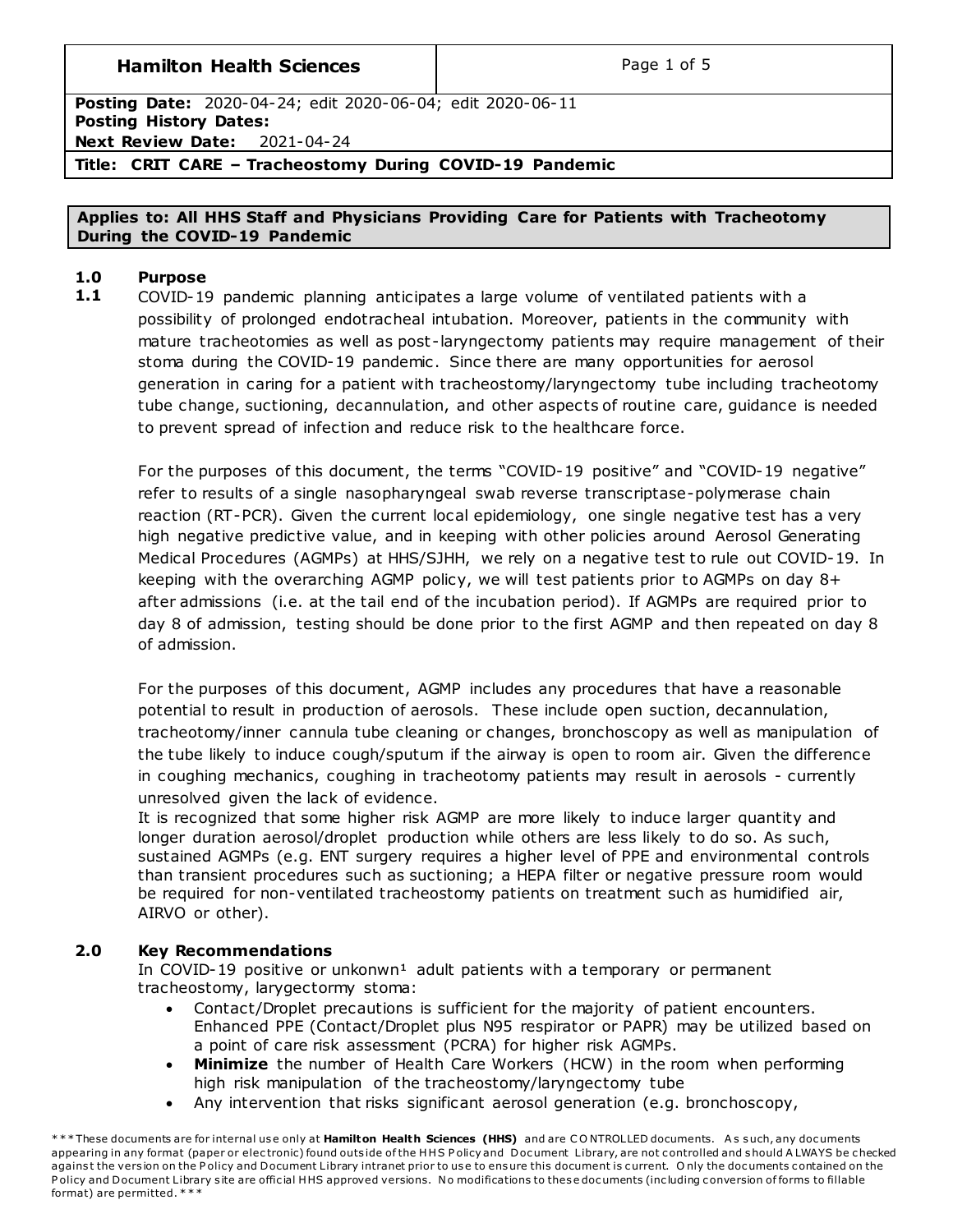## **Hamilton Health Sciences**  $\qquad$  **Page 2 of 5**

# **Posting Date:** 2020-04-24; edit 2020-06-04; edit 2020-06-11

# **Posting History Dates:**

**Next Review Date:** 2021-04-24

## **Title: CRIT CARE – Tracheostomy During COVID-19 Pandemic**

cauterizing, dilating through the tracheotomy (see provincial/local [AGMP](#page-3-0) list) requires at minimum N95 respirator with appropriate eye/face protection and should be performed in a negative pressure room whenever possible.

- **Avoid** open suction and instead use closed, inline suction whenever possible.
- If the patient has unknown COVID-19 status obtain COVID-19 status and delay manipulation of the tracheotomy site if possible. If not possible, treat as COVID-19 positive until status is verified.
- Avoid repeated suctioning and disconnection of the ventilator circuit.
- When unventilated, use an HME with HEPA level filter (preferred) to provide humidity, reduce secretions with minimal increase in perceived respiratory resistance in the ventilator circuit or on the ventilator exhaust portion.
	- o Monitor filter for obstruction risk
- Minimize nebulization, instillation of fluids as appropriate.
- Handle contaminated devices/equipment and equipment with caution and adopt infection control principles.
- Avoid all unnecessary examinations or procedures including decannulation until the patient is considered COVID-19 negative.<sup>11</sup>

 $1$  the level of risk depends on factors such as local epidemiology/rates of infection/patient isolation status.

## **3.0 Ventilated tracheotomy Patients**

## **3.1 If the Patient is COVID-19 Positive**

- 3.1.1 Contact/Droplet precautions if performing routine patient care (not involving tracheotomy/non AGMP) don surgical mask, face shield, gown and gloves.
- 3.1.2 Avoid changing the tracheotomy tube until COVID-19 has resolved as per current infection prevention and control guidance.
- 3.1.3 Make every effort not to disconnect the circuit.

## **3.2 If performing AGMP is Required**

- 3.2.1 Minimize the number of HCW in the room to the minimum required.
- 3.2.2 Use a N95 respirator instead of a surgical mask, remaining PPE as for non-AGMP listed above.
- 3.2.3 If high risk AGMP (e.g. bronchoscopy, cauterizing dilating through the tracheotomy), enhanced PPE is required.
- 3.2.4 Transient/brief AGMPs can be safely performed in a single patient room.
- 3.2.5 Prolonged/sustained AGMPs should be performed in negative pressure room or a HEPA filter can be used in a single patient room as per internal [AGMPs](#page-3-0) policy.
- 3.2.6 Only Tracheal Closed Suction System (TCSS) aka inline suction, for suctioning should be used.
- 3.2.7 The tube should be connected to the ventilator via a filter with appropriate monitoring.

## **3.3 If the Patient is COVDI-19 Negative**

Contact/Droplet precautions if performing routine patient care or AGMPs after appropriate COVID-19 clearance as per internal policies (i.e. test on day 8+ after admission, and if AGMP required prior to day 8 of admission, to test earlier and repeat on day 8) along with symptom screening for new acute respiratory symptoms at the time of care.

N95 respirator is generally **not** required but can be considered after completing a PCRA for higher risk/sustained AGMPs.

<sup>\* \* \*</sup> These documents are for internal use only at **Hamilton Health Sciences (HHS)** and are CONTROLLED documents. As such, any documents appearing in any format (paper or electronic) found outside of the HHS Policy and Document Library, are not controlled and should A LWAYS be checked against the version on the Policy and Document Library intranet prior to use to ensure this document is current. Only the documents contained on the Policy and Document Library site are official HHS approved versions. No modifications to these documents (including conversion of forms to fillable format) are permitted. \* \* \*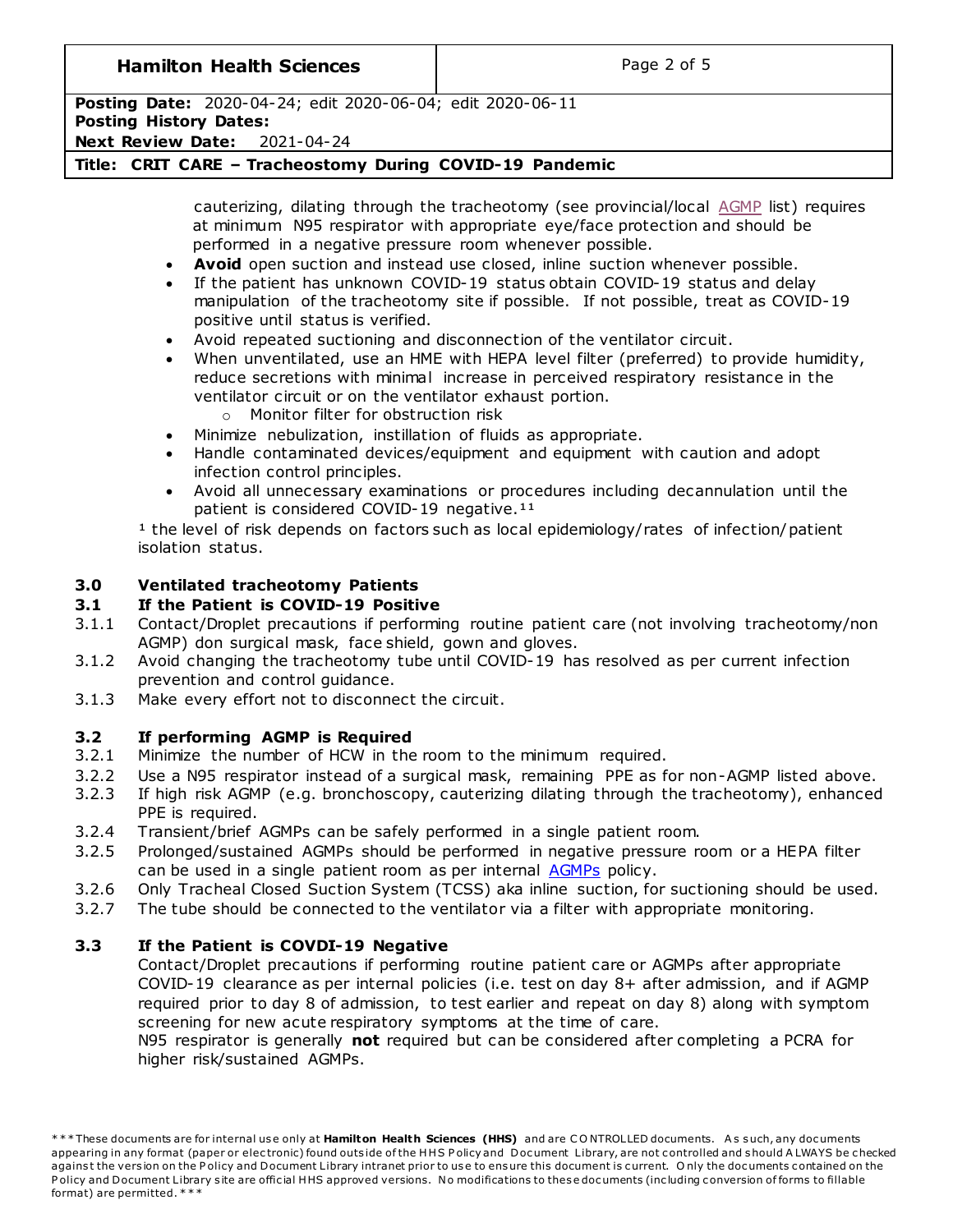## **Hamilton Health Sciences**  $\qquad$  |  $\qquad$  Page 3 of 5

**Posting Date:** 2020-04-24; edit 2020-06-04; edit 2020-06-11

**Posting History Dates:**

**Next Review Date:** 2021-04-24

**Title: CRIT CARE – Tracheostomy During COVID-19 Pandemic**

# **4.0 Non-Ventilated Tracheotomy Patients**

## **4.1 If the Patient is COVID-19 Positive**

- 4.1.1 Contact/Dropolet precautions if performing routine patent care (not involving tracheotomy/non- AGMP) i.e. surgical mask, face shield, isolation gown and gloves.
- 4.1.2 Minimize tracheostomy tube manipulation to avoid coughing.
- 4.1.3 Avoid instillation of saline into tracheotomy for secretion management.
- 4.1.4 Tracheotomy tube change should be deferred (except for emergency circ umstances) until COVID-19 status is negative as per current infection prevention and control guidelines.

# **4.2 If Performing AGMOs is Required**

- 4.2.1 Minimize the number of HCW in the room to the minimum required.
- 4.2.2 Use an N95 respirator instead of a surgical mask, remaining PPE as for non-AGMPs listed above.
- 4.2.3 If high risk AGMP (e.g. bronchoscopy, cauterizing, dilating through the tracheotomy), enhanced PPE is required.
- 4.2.4 Transient/brief AGMPs can be safely performed in a single patient room. Prolonged/sustained AGMPs should be performed in a negative pressure room, or a HEPA filter can be used in an single patient room as per internal [AGMPs](#page-3-0) policy.
- 4.2.5 Cuff should remain inflated until COVID-19 negative status is achieved. If the patient has clinically resolved and persistently tests COVID-19 positive, risks of cuff deflation/decannulation may be discussed on a case by case basis [\(see decannulation in](#page-3-1)  [controversies section below\)](#page-3-1).
- 4.2.6 Ideally HME/HEPA level filter should be on tracheotomy tube, if not tolerated, tracheotomy tube should be covered with mask or other safe mechanism to reduce risk of droplets/spray.
- 4.2.7 Change disposable inner cannula once daily, option to increase to twice daily if required e.g. depending on the degree of mucus plugging or if difficult to suction.

# **4.3 If the Patient is COVID-19 Negative**

- 4.3.1 Contact/Droplet precautions if performing routine patient care or AGMPs after appropriate COVID-19 clearance as per internal policies (i.e.+ after admission, and if AGMP required prior to day 8 of admission, to test earlier and repeat on day 8 to confirm negative status), along with symptom screening for new acute respiratory symptoms at the time of care.
- 4.3.2 N95 respirator is generally **not** required but can be considered in PCRA for higher risk/sustained AGMPs.

## **5.0 Laryngectomy Patient and Permanent Stoma**

## **5.1 If the Patient is COVID-19 Positive**

- 5.1.1 In the rare situation that the patient needs to be intubated through the stoma, treatment and care is similar to proven COVID-19 positive patients with a tracheotomy.
- 5.1.2 Encourage the use of HME or (other suitable covering to reduce the risk of droplets/spray), particularly hands free HME if possible once the patient is no longer in need of ventilation.
- 5.1.3 Laryngectomy tubes and buttons need to be handled with a N95 respirator and ideally avoided until the patient test negative to reduce exposure to health care providers.
- 5.1.4 Defer non urgent laryngectomy care including communication assessment, voice prosthesis changes, open stoma wound care until the patient is confirmed to be COVID-19 negative.
- 5.1.5 The need for in-person, urgent assessment and treatment (e.g. leaking valve, valve displacement, bleeding etc.) should be evaluated on a case by case basis with application of appropriate level of PPE depending on whether procedure is considered and AGMP or not.

<sup>\*\*\*</sup> These documents are for internal use only at Hamilton Health Sciences (HHS) and are CONTROLLED documents. As such, any documents appearing in any format (paper or electronic) found outside of the HHS Policy and Document Library, are not controlled and should A LWAYS be checked against the version on the Policy and Document Library intranet prior to use to ensure this document is current. Only the documents contained on the Policy and Document Library site are official HHS approved versions. No modifications to these documents (including conversion of forms to fillable format) are permitted. \* \* \*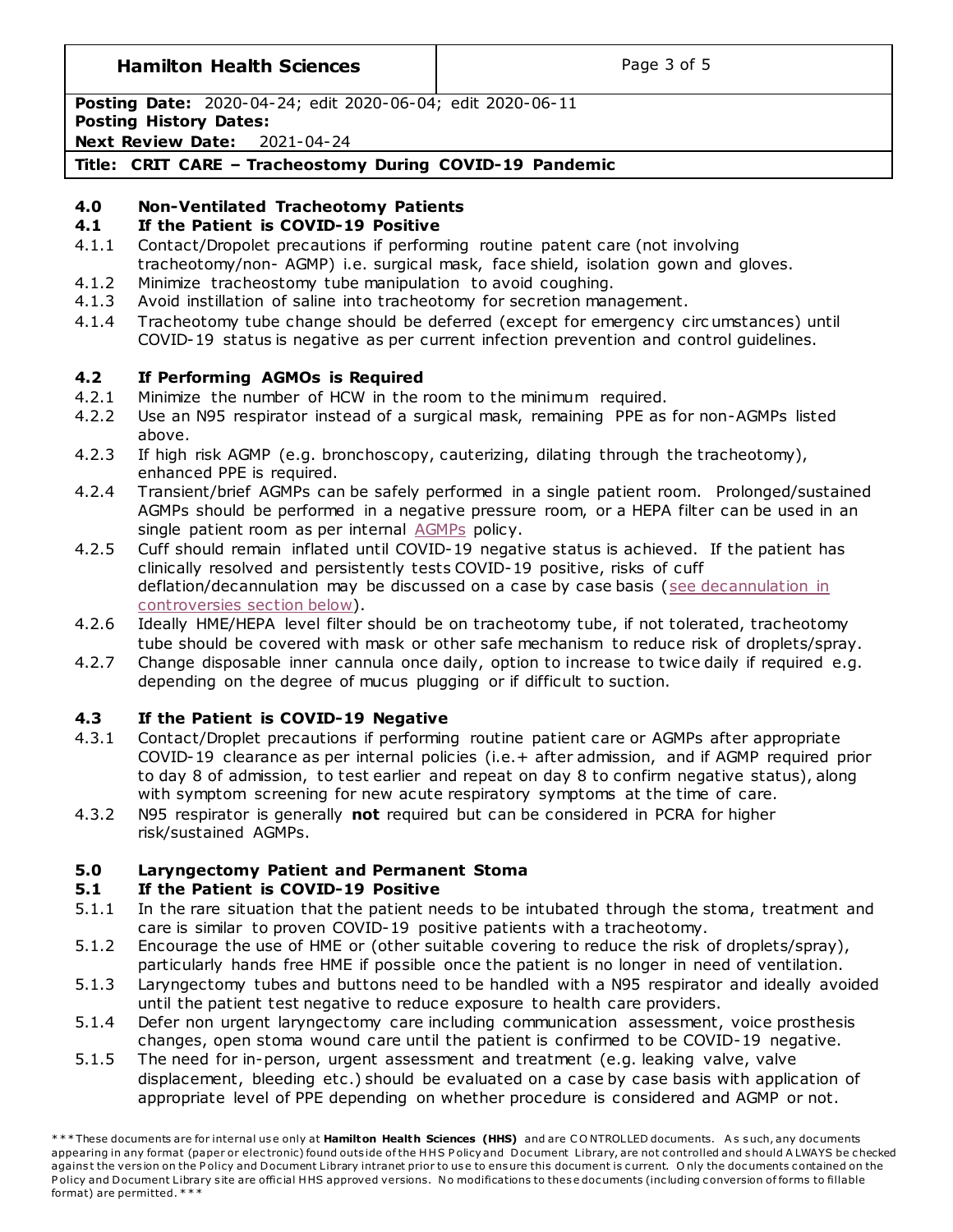## **Hamilton Health Sciences**  $\qquad$  **Page 4 of 5**

**Posting Date:** 2020-04-24; edit 2020-06-04; edit 2020-06-11

## **Posting History Dates:**

**Next Review Date:** 2021-04-24

## **Title: CRIT CARE – Tracheostomy During COVID-19 Pandemic**

5.1.6 Reduce and avoid unnecessary instillation, nebulizers, and open suctioning.

## **5.2 If the Patient is COVID-19 Negative**

- 5.2.1 Routine laryngectomy stoma care and management in contact/droplet precautions similar to COVID-19 negative patient with mature tracheotomy.
- 5.2.2 Encourage use of HME, particularly hands free HME, if possible encourage regular patient and healthcare provider hand hygiene.

## **6.0 Decannulation Protocol**

## **6.1 If the Patient is COVID-19 Positive**

6.1.1 Leave the tracheotomy tube in place until considered COVID-19 negative as per infection prevention and control [\(see controversies section below\)](#page-3-1).

## **6.2 If the Patient is COVID-19 Negative**

- 6.2.1 Leave trachotomy tube in place until tested COVID-19 negative.
- 6.2.2 Droplet/Contact precautions and decannulate as per local HHS prot ocol for deannulation. RESP - [Tracheostomy Tube Weaning & Decannulation Protocol](http://policy.hhsc.ca/Site_Published/hhsc/document_render.aspx?documentRender.IdType=6&documentRender.GenericField=&documentRender.Id=91496)

## **7.0 Controversies in Postoperative Tracheotomy Management**

## **7.1 Humidification**

7.1.1 Although some sources advocate against the use of humidification in the COVID-19 era, there is limited evidence to support this and it is well possible that the aerosol produc ed was from the machine rather than the patient derived and thus poses very little risk. However, at this point we are erring on the side of caution and consider humidified air as potential AGMP.

## <span id="page-3-1"></span>**7.2 Decannualtion and Tracheotomy Changes in the COVID-19 Patient**

7.2.1 Although there are obvious benefits of decannulation in the reduction of aerosol generation and cough, these need to be weighed against the high short -term risk of such interventions during the decannulation steps. Similar risks of aerosol and droplet production occur during tracheotomy tube changes in individuals who remain COVID-19 positive. Furthermore, by the time patients are ready for decannulation and tracheotomy tube change, the vast majority will have likely converted to COVID-19 negative status. For these reasons, we feel that it may be best to defer these interventions until these patients convert to COVID-19 negative status. However, each case may be considered individually and discussed with relevant stakeholders including the most responsible physician (MRP), Nursing, Respiratory Therapist and Speech Language Therapy.

## **8.0 Cross References**

<span id="page-3-0"></span>**I**C - [Coronavirus Infectious Disease \(COVID -19\) Surveillance and Management of](http://policy.hhsc.ca/Site_Published/hhsc/document_render.aspx?documentRender.IdType=6&documentRender.GenericField=&documentRender.Id=100206) contains a list of AGMPs RESP - [Tracheostomy Tube Weaning & Decannulation Protocol](http://policy.hhsc.ca/Site_Published/hhsc/document_render.aspx?documentRender.IdType=6&documentRender.GenericField=&documentRender.Id=91496)

## **9.0 Developed By**

Chief of Surgery, HHS ENT Physicians

\* \* \* These documents are for internal use only at **Hamilton Health Sciences (HHS)** and are CONTROLLED documents. As such, any documents appearing in any format (paper or electronic) found outside of the HHS Policy and Document Library, are not controlled and should A LWAYS be checked against the version on the Policy and Document Library intranet prior to use to ensure this document is current. Only the documents contained on the Policy and Document Library site are official HHS approved versions. No modifications to these documents (including conversion of forms to fillable format) are permitted. \* \* \*